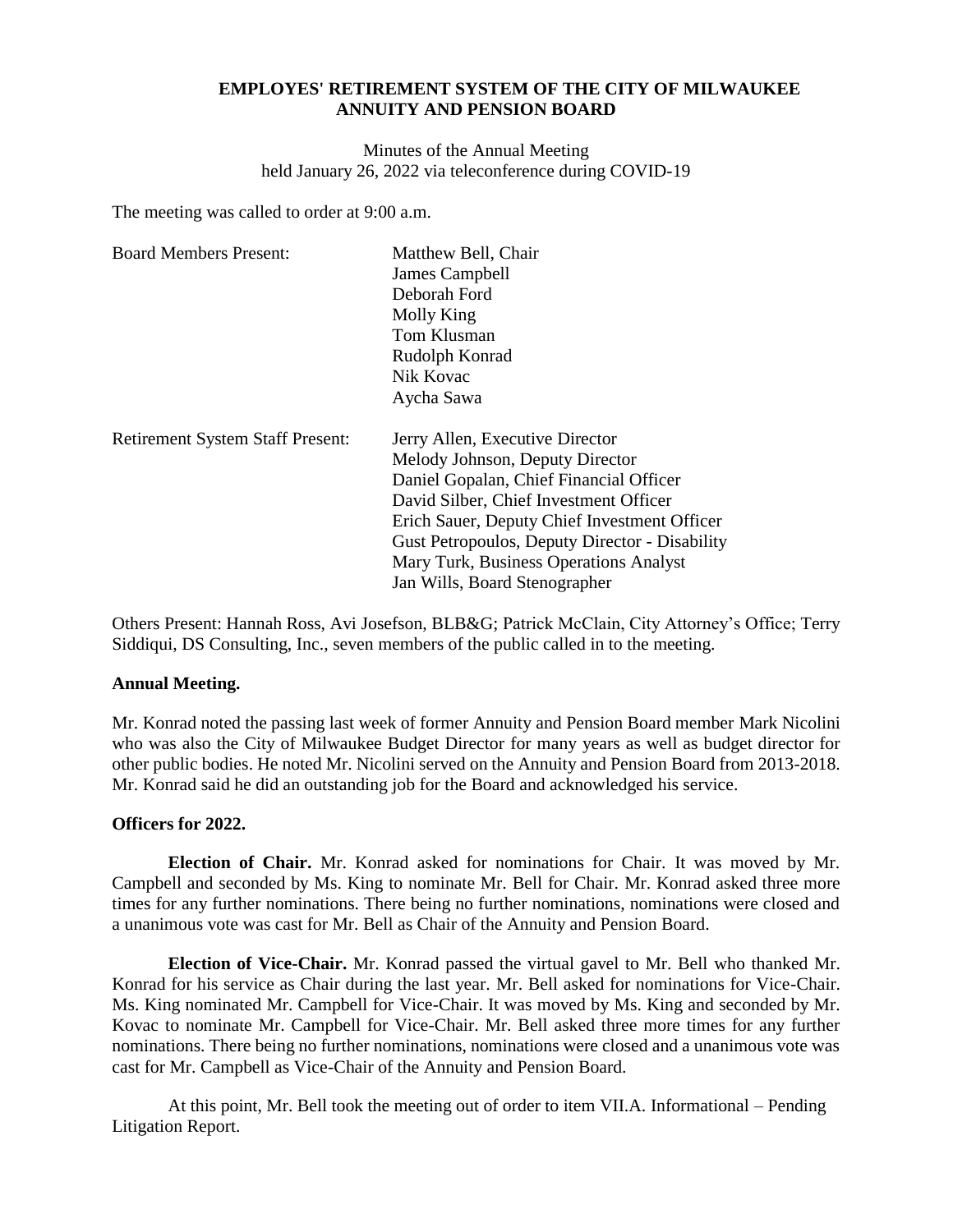# **Informational.**

Mr. Bell advised that the Annuity and Pension Board may vote to convene in closed session on the following item  $(A)$  as provided in Section 19.85(1)(g), Wisconsin State Statutes, to confer with legal counsel concerning strategy to be adopted by the body with respect to litigation in which it is or is likely to become involved. The Board may then vote to reconvene in open session following the closed session.

# **A. Pending Litigation Report.**

It was moved by Mr. Konrad and seconded by Ms. Ford to convene in closed session. The motion prevailed by the following roll call vote: AYES: Ms. Ford, King, and Sawa; Messrs. Bell, Campbell, Klusman, Konrad, and Kovac. NOES: None.

The meeting convened in closed session at 9:07 a.m.

The meeting reconvened in open session at 9:16 a.m.

Mr. Bell returned the meeting to agenda item II. Approval of Minutes.

## **Approval of Minutes.**

**Regular Meeting Held December 21, 2021.** It was moved by Mr. Campbell, seconded by Ms. Ford, and unanimously carried, to approve the Minutes of the Regular Meeting Held December 21, 2021.

**Special Meeting Held January 6, 2022.** It was moved by Ms. King, seconded by Mr. Konrad, and unanimously carried, to approve the Minutes of the Special Meeting Held January 6, 2022.

## **Chief Investment Officer Report.**

As a matter of information, Board members received the January 26, 2022 Performance Update. Mr. Sauer noted the Fund as of December 31, 2021, had a value of \$6.22 billion. He said the Fund return of 4.0%, net of fees, outperformed the blended benchmark by approximately 147 basis points. Mr. Sauer commented that the Fund outperformed in the one-, five-, 10- and 20-year time periods, while matching the benchmark in the 15-year period, net of fees. He said the primary December relative performance driver was Manager Selection with Private Equity adding 126 basis points. He noted the Fund's Style Bias added 16 basis points during the month from the Fund's Value Bias. Mr. Sauer noted that for the 2021 Summary, the Total Fund and all the asset classes outperformed their respective benchmarks, net of fees. He commented that 14 out of 15 active mandates outperformed, net of fees. He said the Fund had Investment Gains of \$1.029 billion, paid benefits and expenses of \$461.1 million, and received contributions of \$117.2 million. Mr. Sauer said as of January 24, 2022, the Fund return is down 2.7% in January, the Fund's approximate value is \$6.13 billion, and six out of 13 active mandates are outperforming year-todate. He said the Fund generated an investment loss year-to-date of \$163.4 million and made its first expenses payment of \$1.8 million and has received contributions of \$73.4 million. Mr. Sauer said the monthly withdrawals for January were \$12 million from Brandes, \$10.5 million from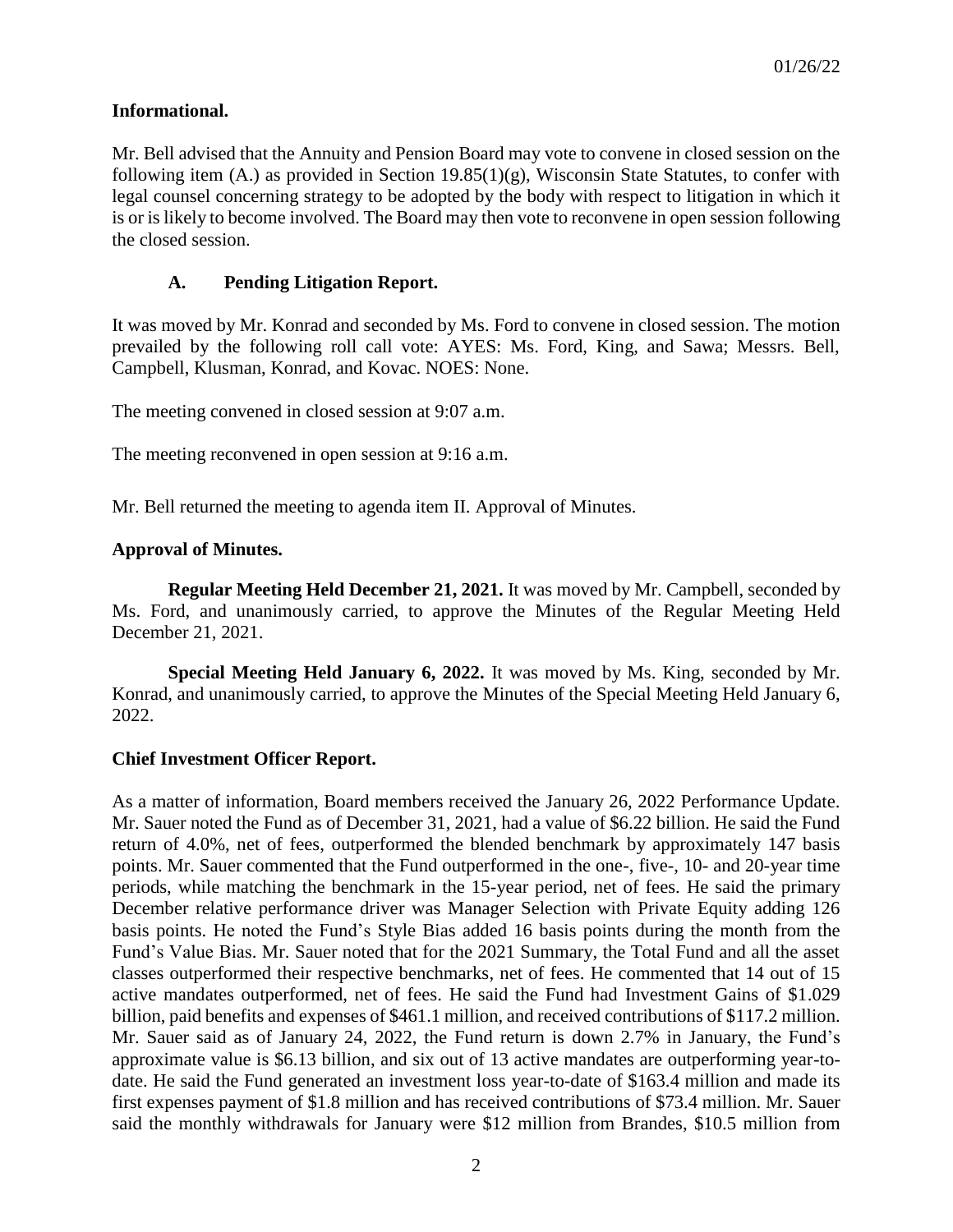BlackRock Global Alpha Tilts, \$7 million from DFA International, \$6.5 million from MFS, and \$2 million from DFA US Small Cap Value. Discussion ensued.

Mr. Silber reminded the Board members that the Investment Committee Meeting is February 10 when the three Hedge Fund of Funds finalists will be interviewed. He requested the meeting start at 8:45 a.m. so the interviews can begin at 9:00 a.m. Mr. Silber anticipated the meeting concluding by Noon.

#### **New Business.**

**Authorization to Sign Vouchers.** Staff noted the Comptroller's Accounts Director Richard Bare has been added to the list of persons authorized to sign vouchers at the request of the Comptroller, Ms. Sawa.

**Retirements, Death Claims, and Refunds (December).** Mr. Allen presented the following activity for the month of December 2021.

| <b>Active Death Benefits reported</b>          | \$0.00       |
|------------------------------------------------|--------------|
| Deferred Death                                 | \$0.00       |
| Deferred Death-Member Only Refund              | \$0.00       |
| <b>Ordinary Death Benefits reported</b>        | \$468.44     |
| Retired Death Benefits reported                | \$28,422.86  |
| Survivor Death – Termination Benefits reported | \$57,878.93  |
| Refund of Member Contributions paid            | \$240,778.22 |

It was moved by Mr. Konrad, seconded by Ms. Sawa, and unanimously carried, to approve the Retirements, Death Claims, and Refunds (December).

**Conference Requests – January 2022 Board Meeting.** Staff noted there were no requests this month to attend conferences.

**Approval of 2021 Securities Lending Budget.** Staff noted the ERS' securities lending operation, unique to the ERS Fund, generates some revenue and it is required by the charter ordinance pursuant to the Global Pension Settlement in 2000 to sweep these earnings every year into the Combined Fund. Staff said the earnings amount this year is \$552,798.88. Mr. Gopalan noted the Securities Lending Revenue has decreased from prior years due to ERS' higher collateral requirements than other securities lending programs. He also said there are fewer securities in separate accounts available to lend out. Discussion ensued. Mr. Gopalan added that the amount being swept into the General Fund would be rounded up to \$553,000.00.

It was moved by Ms. King, seconded by Mr. Campbell, and unanimously carried, to approve the Approval of 2021 Securities Lending Budget.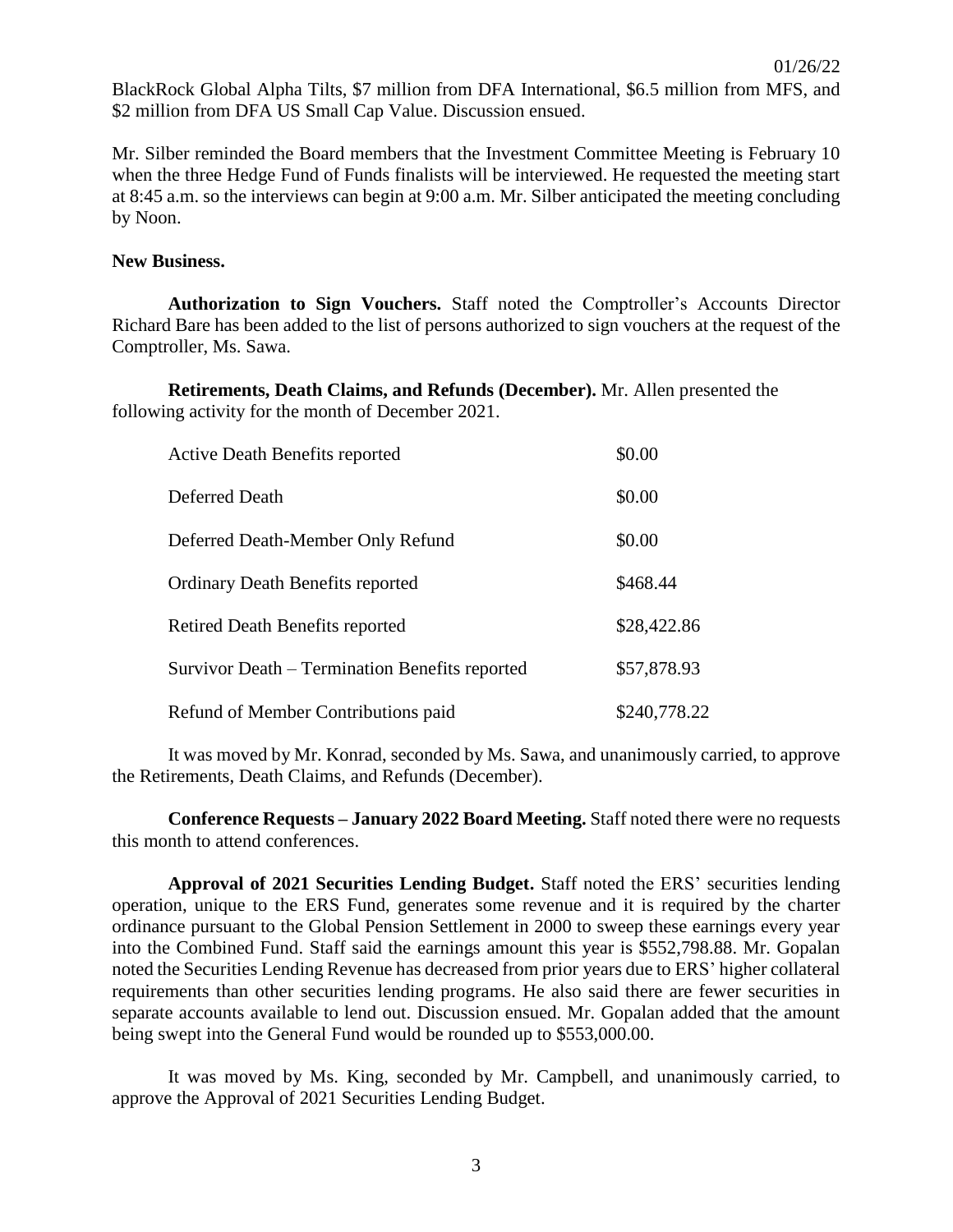**Annual Obligation of Trustees and ERS Officers to Submit Annual Statement of Economic Interests.** Staff said Trustees and Officers would need to fill out the form and submit it to the City's Ethics Board by February 28, 2022.

Mr. Bell advised that the Annuity and Pension Board may vote to convene in closed session on the following item as provided in Section 19.85 (1)(c), for considering employment, promotion, compensation or performance evaluation data of any public employe over which the governmental body has jurisdiction or exercises responsibility. The Board may then vote to reconvene in open session following the closed session.

**ERS Investment Staff Compensation (Analyst).** It was moved by Mr. Kovac and seconded by Mr. Klusman to convene in closed session. The motion prevailed by the following roll call vote: AYES: Ms. Ford, King, and Sawa; Messrs. Bell, Campbell, Klusman, Konrad, and Kovac. NOES: None.

The meeting convened in closed session at 9:53 a.m.

The meeting reconvened in open session at 9:57 a.m.

#### **Medical Reports.**

**All Duty & Ordinary Disability Applications & Re-examinations (January).** Staff presented certifications (January 2022) of the Fire and Police Medical Panel Physicians and the Medical Council relative to Duty & Ordinary Disability Retirement benefits as follows:

| $Police - Re-examinations - Duty$     | Recommendation        |
|---------------------------------------|-----------------------|
|                                       |                       |
| Vidal Colon                           | Approval              |
| Dwight Copeland                       | Approval              |
| Christian Hlavinka                    | Approval              |
| Joel Kujawa                           | Approval              |
| <b>Stacy Lopez-Devereaux</b>          | Approval              |
| <b>Frank Vrtochnick</b>               | Approval              |
| $Fire - Re-examinations - Duty$       | <b>Recommendation</b> |
| Jerry Allen                           | Approval              |
| <b>Scott Hoth</b>                     | Approval              |
| <b>Christine Jacobs</b>               | Approval              |
| John Kielpinski                       | Approval              |
| <b>Robert Smith</b>                   |                       |
| $Police - Re-examinations - Ordinary$ | Recommendation        |
| Dwayne Edwards                        | Approval              |
| <b>James McNichol</b>                 | Approval              |
| $GC - Applications - Duty Disability$ | Recommendation        |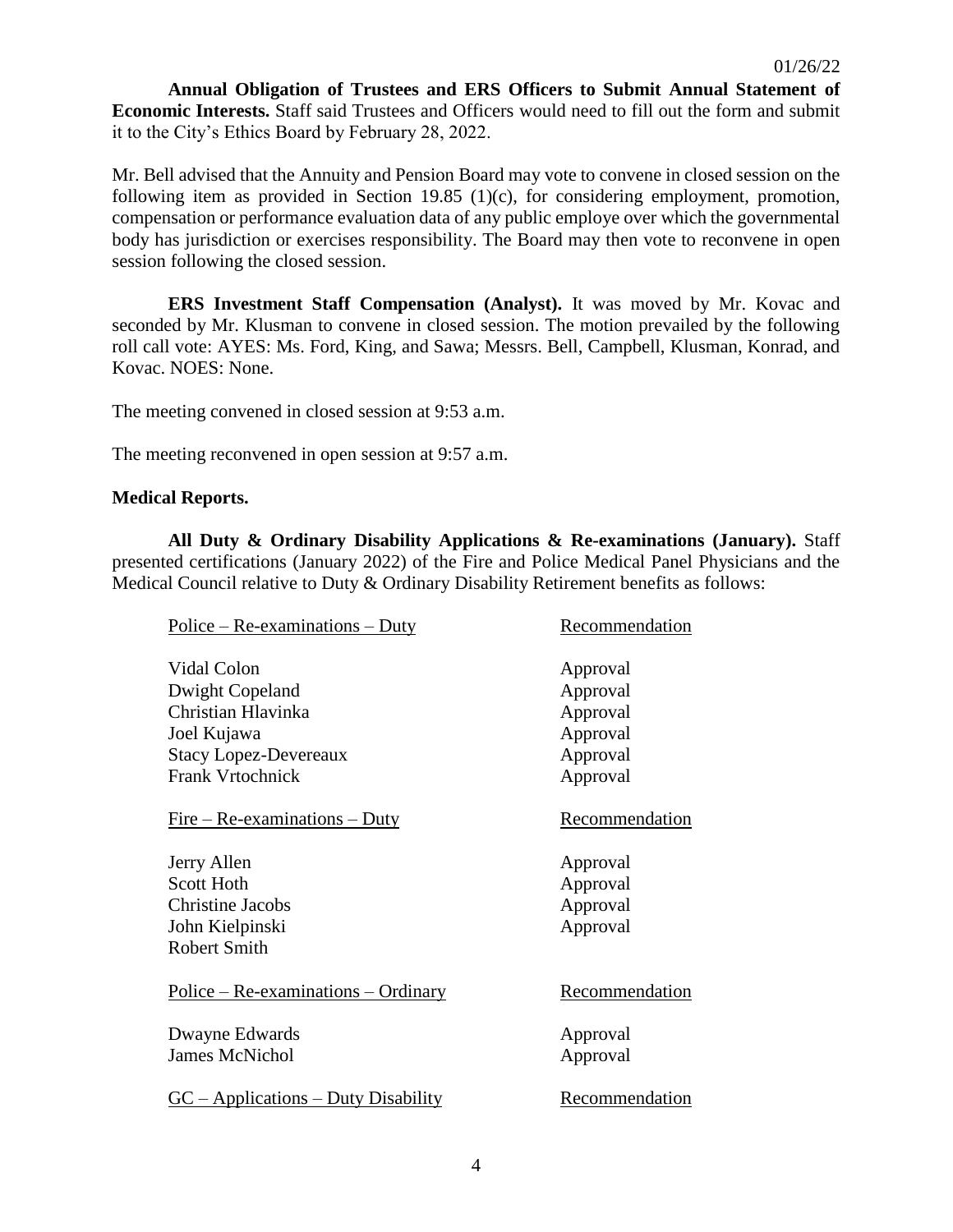| Janine Lee<br>Effective $07/01/21$        | Approval             |
|-------------------------------------------|----------------------|
| $GC - Re-examinations - Duty Disability$  | Recommendation       |
| <b>Gordon Matthews</b><br>Gladys Williams | Approval<br>Approval |
| $GC - Re-examinations - Ordinary$         | Recommendation       |
| Kevin Cole<br>Stephan Huber               | Approval<br>Approval |

It was moved by Mr. Campbell, seconded by Mr. Konrad, and unanimously carried, to approve the Duty & Ordinary Disability Applications & Re-examinations (January).

**Duty Death Hearing Findings – Kenyatte Wooden.** Mr. Bell presented the findings submitted by Independent Hearing Examiner Dennis Moroney stating "(The) decision to deny Mrs. Wooden's application for the Accidental Death Benefit was supported by credible evidence in the record, and is thereby affirmed." Briefs were also filed with the Board from the City Attorney's Office, dated January 14, 2022by Mrs. Wooden's attorney, Emil Ovbiagele, dated December 31, 2021, as well as exhibits and transcript of the hearing. It was moved by Mr. Konrad, seconded by Ms. Sawa, and unanimously carried, to approve the findings of Hearing Examiner Mr. Moroney regarding the Duty Death Hearing Findings – Kenyatte Wooden.

### **Unfinished Business.**

**Pending and Legal Opinions and Service Requests Report.** As a matter of information, Board members received the Pending Legal Opinions and Service Requests Report. Mr. McClain noted the only outstanding Legal Opinion related to the authority of the Deputy Comptroller to serve in place of the Comptroller as an *ex-officio* member of the Board. Mr. McClain added that the opinion would be completed by the next Board meeting.

**Pending Legislation Report.** As a matter of information, Board members received the Pending Legislation Report. Staff noted the Mayor signed a substitute resolution authorizing City departments to expend monies appropriated in the 2022 City budget for Special Purpose Accounts, Debt Service Fund, Provisions for Employes' Retirement Fund, Delinquent Tax Fund, Common Council Contingent Fund, Grant and Aid Fund, and Special Capital Projects or Purposes. Staff added the resolution was signed December 20, 2021.

**Executive Director's Report – Inventory of ERS Projects.** As a matter of information, Staff presented a report on the ERS projects and updated the Board on ERS activities, a copy of which is on file with the ERS. Discussion ensued.

## **Informational.**

The following is a list of informational items:

- 1) Pending Litigation Report.
- 2) Conferences.